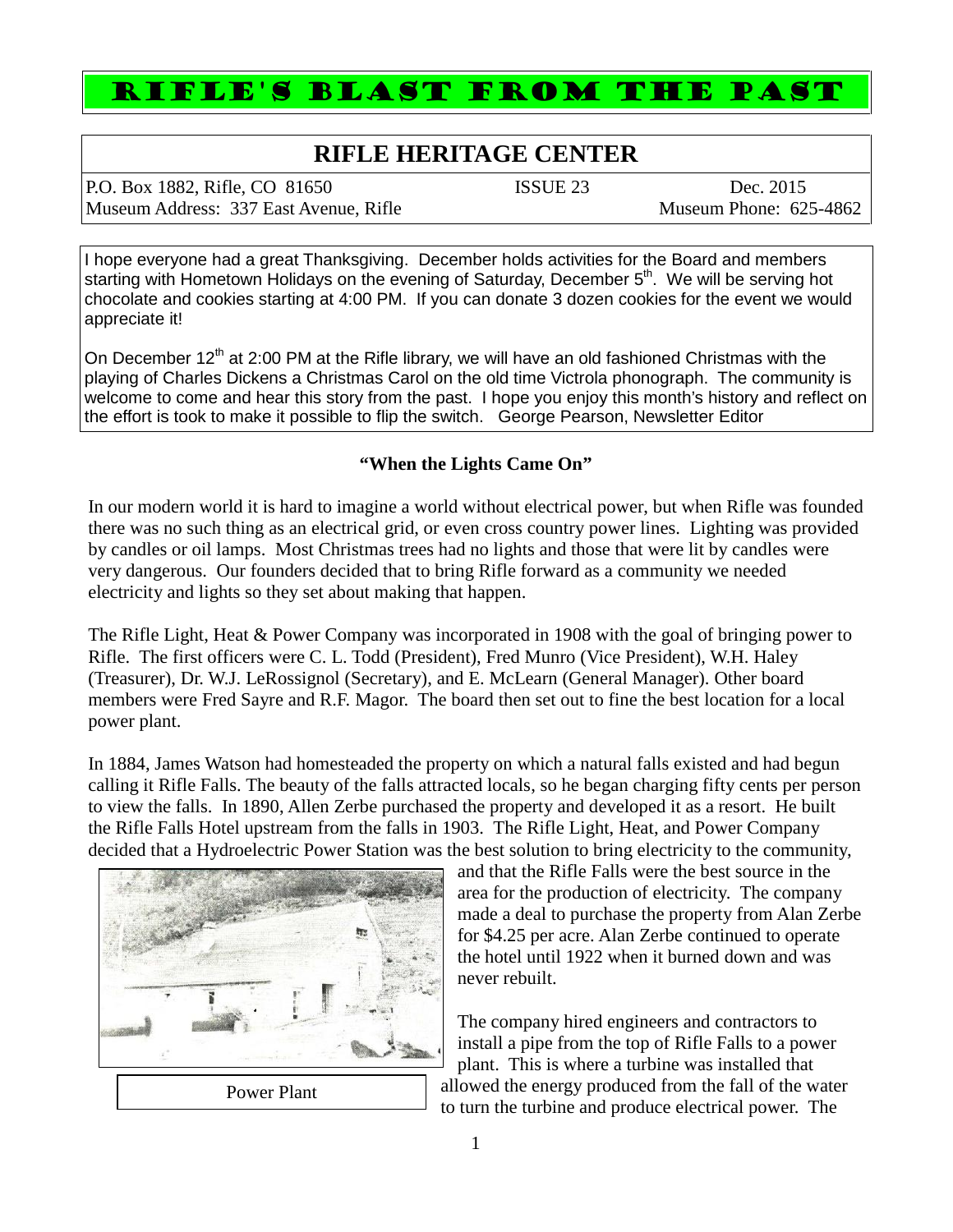company hired Charles Fravert to install thirteen miles of transmission lines from the falls to Rifle. They hired W.L. Clough to install eight miles of distribution wire in town. He also wired twenty five street lights and provided wiring for most of the buildings in town. The company then hired Pace Munro to be the first superintendent for the power company.

Everything was completed and in place by December of 1909. The company turned on the power on December 31, 1909. One hundred and six years ago this month, Rifle saw its first electrical power. The power plant was one of the first on the Western Slope of Colorado and changed the history of Rifle. Rifle Light, Heat & Power continued to operate the plant at Rifle Falls and the job of superintendent was taken over by George Ennis after the death of Pace Munro.



The plant was sold to Public Service Company of Colorado

in 1926 and continued to operate until 1952. In 1959, the property was sold to the Colorado Fish and Game Department. The plant was torn down and removed. All that remains is the foundation and the rear wall of the power station building and part of the diversion flue at the top of the falls.



The plant is both natural gas fired turbines and a steam turbine, thus the term co-generation. Many locals also remember the greenhouses that were built to use the extra heat produced to grow tomatoes and peppers. The plant is currently owned by Tri-State G&T, a Touchstone Energy Co-Operative. The power produced by the plant, approximately 108.3 Mega Watts, goes into the electrical grid and is used in Western Colorado.

.

Many residents think that was the end of a power station in Rifle, but the rest of the story is we still have a power station currently operating. In 1987, the Atlas Number One power plant was constructed on county property near the Airport. This plant was the first co-generation power plant built in Colorado and was constructed to take advantage of an abundance of natural gas in the Rifle area.